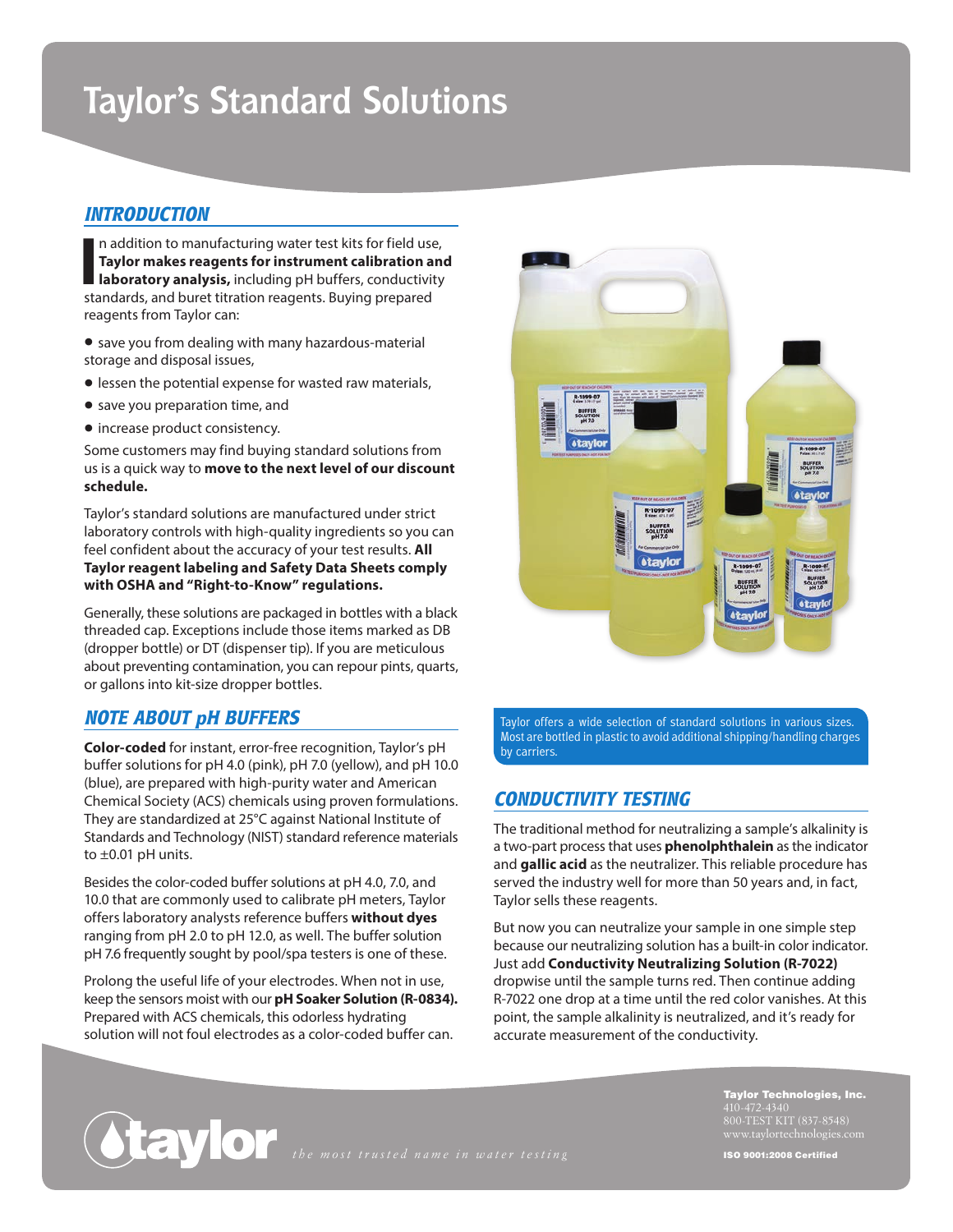| <b>Description of Product</b>       | <b>Reagent #</b> |
|-------------------------------------|------------------|
| <b>Barium Chloride Solution</b>     |                  |
| Barium Chloride Solution 10% 16 oz. | $R - 0646 - F$   |
| Barium Chloride Solution 10% 32 oz. | R-0646-F         |
| Barium Chloride Solution 10% gal.   | R-0646-G         |
| Barium Chloride Solution 20% 2 oz.  | $R - 0711 - C$   |
| Barium Chloride Solution 20% 16 oz. | R-0711-F         |
| Barium Chloride Solution 20% 32 oz. | R-0711-F         |
| Barium Chloride Solution 30% 16 oz. | R-0720-F         |

| <b>Buffer Solution</b>           |             |
|----------------------------------|-------------|
| Buffer Solution pH 2.0 16 oz.    | R-1099-02-E |
| Buffer Solution pH 4.0 2 oz. DT  | R-1099-04-C |
| Buffer Solution pH 4.0 16 oz.    | R-1099-04-E |
| Buffer Solution pH 4.0 32 oz.    | R-1099-04-F |
| Buffer Solution pH 4.0 gal.      | R-1099-04-G |
| Buffer Solution pH 7.0 2 oz. DT  | R-1099-07-C |
| Buffer Solution pH 7.0 4 oz.     | R-1099-07-D |
| Buffer Solution pH 7.0 16 oz.    | R-1099-07-E |
| Buffer Solution pH 7.0 32 oz.    | R-1099-07-F |
| Buffer Solution pH 7.0 gal.      | R-1099-07-G |
| Buffer Solution pH 7.6 16 oz.    | R-7062-E    |
| Buffer Solution pH 9.0 16 oz.    | R-1099-09-E |
| Buffer Solution pH 10.0 2 oz. DT | R-1099-10-C |
| Buffer Solution pH 10.0 4 oz.    | R-1099-10-D |
| Buffer Solution pH 10.0 16 oz.   | R-1099-10-E |
| Buffer Solution pH 10.0 32 oz.   | R-1099-10-F |
| Buffer Solution pH 10.0 gal.     | R-1099-10-G |
| pH Soaker Solution** 2 oz.       | R-0834-C    |
| pH Soaker Solution** 16 oz.      | R-0834-E    |

## *Conductivity Neutralizing Solution*

Conductivity Neutralizing Solution 2 oz. DB R-7022-C Conductivity Neutralizing Solution 16 oz. R-7022-E Conductivity Neutralizing Solution gal. R-7022-G\*



| <b>Description of Product</b>                             | <b>Reagent#</b> |
|-----------------------------------------------------------|-----------------|
| <b>Conductivity Solution</b>                              |                 |
| Conductivity Solution 50 µS<br>(23.4 ppm NaCl) 32 oz.     | R-0868-50-F     |
| Conductivity Solution 500 µS<br>(242 ppm NaCl) 16 oz.     | R-0868-5C-E     |
| Conductivity Solution 500 µS<br>(242 ppm NaCl) 32 oz.     | R-0868-5C-F     |
| Conductivity Solution 1000 µS<br>(492 ppm NaCl) 16 oz.    | R-0868-1K-E     |
| Conductivity Solution 1000 µS<br>(492 ppm NaCl) 32 oz.    | R-0868-1K-F     |
| Conductivity Solution 1000 µS<br>(492 ppm NaCl) gal.      | R-0868-1K-G     |
| Conductivity Solution 2500 µS<br>(1273 ppm NaCl) 2 oz. DT | R-0868-25C-C    |
| Conductivity Solution 2500 µS<br>(1273 ppm NaCl) 16 oz.   | R-0868-25C-E    |
| Conductivity Solution 2500 µS<br>(1273 ppm NaCl) 32 oz.   | R-0868-25C-F    |
| Conductivity Solution 2500 µS<br>$(1273$ ppm NaCl) gal.   | R-0868-25C-G    |
| Conductivity Solution 3900 µS<br>(2027 ppm NaCl) 32 oz.   | R-0868-39C-F    |
| Conductivity Solution 5000 µS<br>(2634 ppm NaCl) 32 oz.   | R-0868-5K-F     |

|                   | <b>DI</b> Water |                                                            |
|-------------------|-----------------|------------------------------------------------------------|
| DI Water 2 oz. DT | R-0833-C        | <b>Make</b>                                                |
| DI Water 32 oz.   | R-0833-F        | <b>DI Water</b>                                            |
| DI Water gal.     | $R - 0833 - G$  | in the field usinc<br>our demineralize<br>bottle R-0804-Di |

Gallic Acid .25 lb. R-7046-J

*Hardness Reagent* Hardness Reagent .001M 32 oz. R-0920-F Hardness Reagent .001M gal. R-0920-G Hardness Reagent .01M 16 oz. R-0618-E Hardness Reagent .01M 32 oz. R-0618-F Hardness Reagent .01M gal. R-0618-G

*Gallic Acid*

**now bottle in plastic!** R-086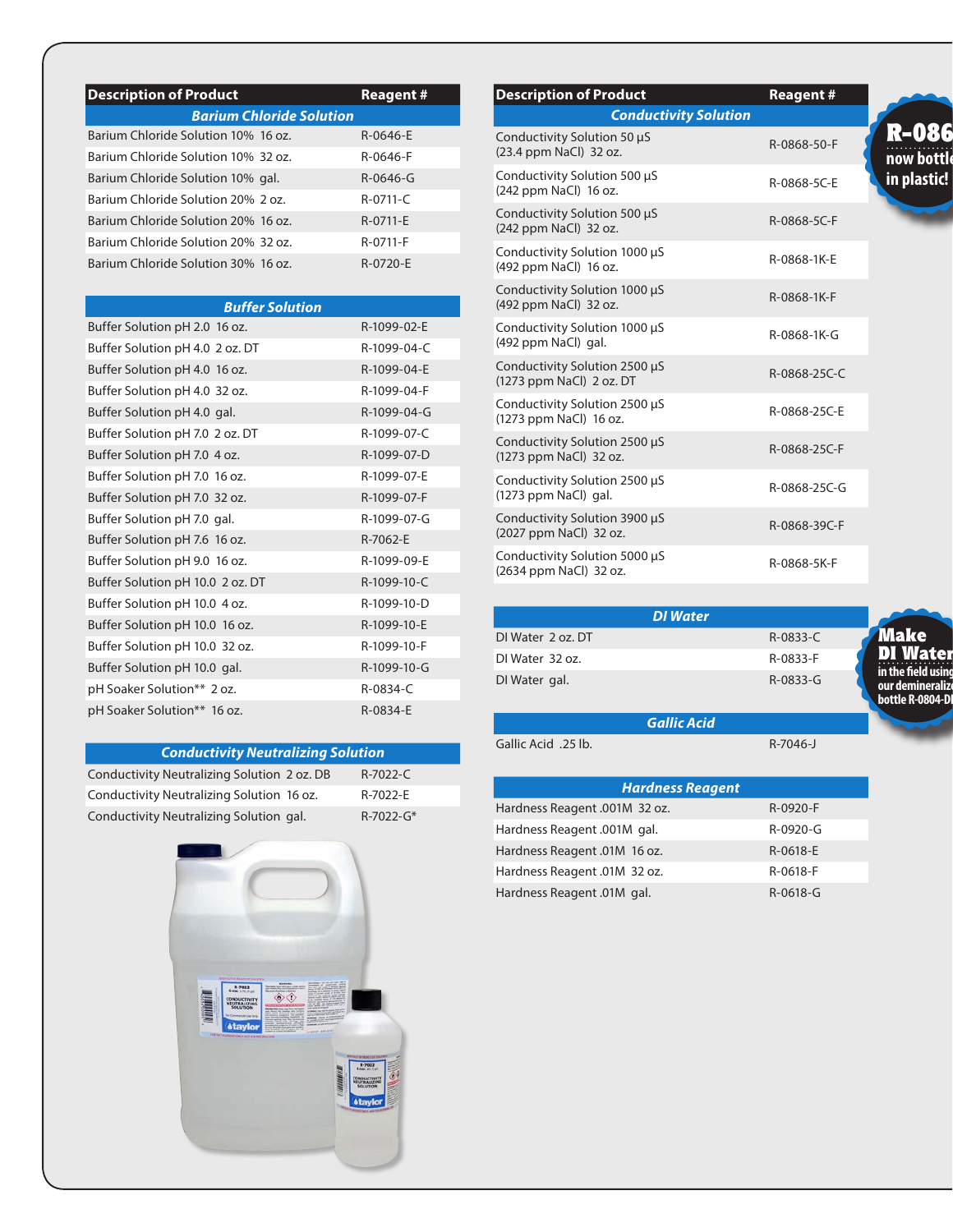|  | bs: |  |
|--|-----|--|
|  |     |  |

| <b>Description of Product</b>         |                          | <b>Reagent #</b> |
|---------------------------------------|--------------------------|------------------|
|                                       | <b>Hydrochloric Acid</b> |                  |
| Hydrochloric Acid .12N 2 oz. DB       |                          | $R - 0724 - C$   |
| Hydrochloric Acid .12N 16 oz.         |                          | R-0724-E         |
| Hydrochloric Acid .12N 32 oz.         |                          | R-0724-F         |
| Hydrochloric Acid .25N 2 oz. DB       |                          | R-0627H-4-C      |
| Hydrochloric Acid .6N 16 oz.          |                          | R-0735-E         |
| Hydrochloric Acid .6N 32 oz.          |                          | R-0735-F         |
| Hydrochloric Acid 1N 16 oz.           |                          | R-0738-E         |
| Hydrochloric Acid 3N 2 oz. DB         |                          | $R - 0737 - C$   |
| Hydrochloric Acid 3N 32 oz.           |                          | R-0737-F         |
| Hydrochloric Acid Concentrated 2 oz.  |                          | $R - 0616 - C$   |
| Hydrochloric Acid Concentrated 16 oz. |                          | R-0616-E         |



| lodide lodate              |              |
|----------------------------|--------------|
| lodide lodate N/126 16 oz. | R-0633-126-E |
| lodide lodate N/126 32 oz. | R-0633-126-F |
| lodide lodate N/126 gal.   | R-0633-126-G |
| lodide lodate N/80 16 oz.  | R-0633-80-E  |
| lodide lodate N/80 32 oz.  | R-0633-80-F  |
| lodide lodate N/80 gal.    | R-0633-80-G  |
| lodide lodate N/63 16 oz.  | R-0617-E     |
| lodide lodate N/63 32 oz.  | R-0617-F     |
| lodide lodate N/63 gal.    | R-0617-G     |
| lodide lodate N/40 16 oz.  | R-0633-40-E  |
| lodide lodate N/40 32 oz.  | R-0633-40-F  |
| lodide lodate N/40 gal.    | R-0633-40-G  |

### *pH Soaker Solution (see Buffer Solution)*

| <b>Description of Product</b>                                       | <b>Reagent #</b> |
|---------------------------------------------------------------------|------------------|
| <b>Phenolphthalein Indicator</b>                                    |                  |
| Phenolphthalein Indicator .75 oz.<br>$(X = kit color code)$         | $R-0638X-A$      |
| Phenolphthalein Indicator 2 oz. DB<br>$(X = \text{kit color code})$ | $R - 0638X - C$  |
| Phenolphthalein Indicator 16 oz.                                    | R-0638-F         |
| Phenolphthalein Indicator 32 oz.                                    | R-0638-F         |
| Phenolphthalein Indicator gal.                                      | $R - 0638 - G*$  |



| <b>Silver Nitrate</b>        |             |
|------------------------------|-------------|
| Silver Nitrate N/71 32 oz.   | R-0629-71-F |
| Silver Nitrate N/58.4 32 oz. | R-0629-58-F |
| Silver Nitrate N/50 32 oz.   | R-0629-50-F |
| Silver Nitrate N/35.5 16 oz. | R-0629-35-F |
| Silver Nitrate N/35.5 32 oz. | R-0629-35-F |
| Silver Nitrate N/10 2 oz. DB | R-0698-C    |

|                                 | <b>Sodium Carbonate</b>   |                |
|---------------------------------|---------------------------|----------------|
| Sodium Carbonate .24N 2 oz. DB  |                           | $R - 0810 - C$ |
| .Sodium Carbonate .24N 16 oz    |                           | R-0810-E       |
|                                 |                           |                |
|                                 | <b>Sodium Hydroxide</b>   |                |
| Sodium Hydroxide N/50 16 oz.    |                           | R-0628-50-E    |
| Sodium Hydroxide N/50 32 oz.    |                           | R-0628-50-F    |
|                                 |                           |                |
|                                 | <b>Sodium Thiosulfate</b> |                |
| Sodium Thiosulfate 10% 2 oz. DB |                           | R-7061-C       |
|                                 |                           |                |
|                                 | <b>Standard Alkali</b>    |                |
| Standard Alkali N 2 oz. DB      |                           | $R-0656-C$     |
| Standard Alkali N 32 oz.        |                           | R-0656-F       |
|                                 |                           |                |

#### **KEY:** DB = Dropper Bottle DT = Dispenser Tip

*\* Requires special packaging or has shipping restrictions that may involve additional shipping/handling charges. Contact Customer Service at 800-TEST-KIT for more information.*